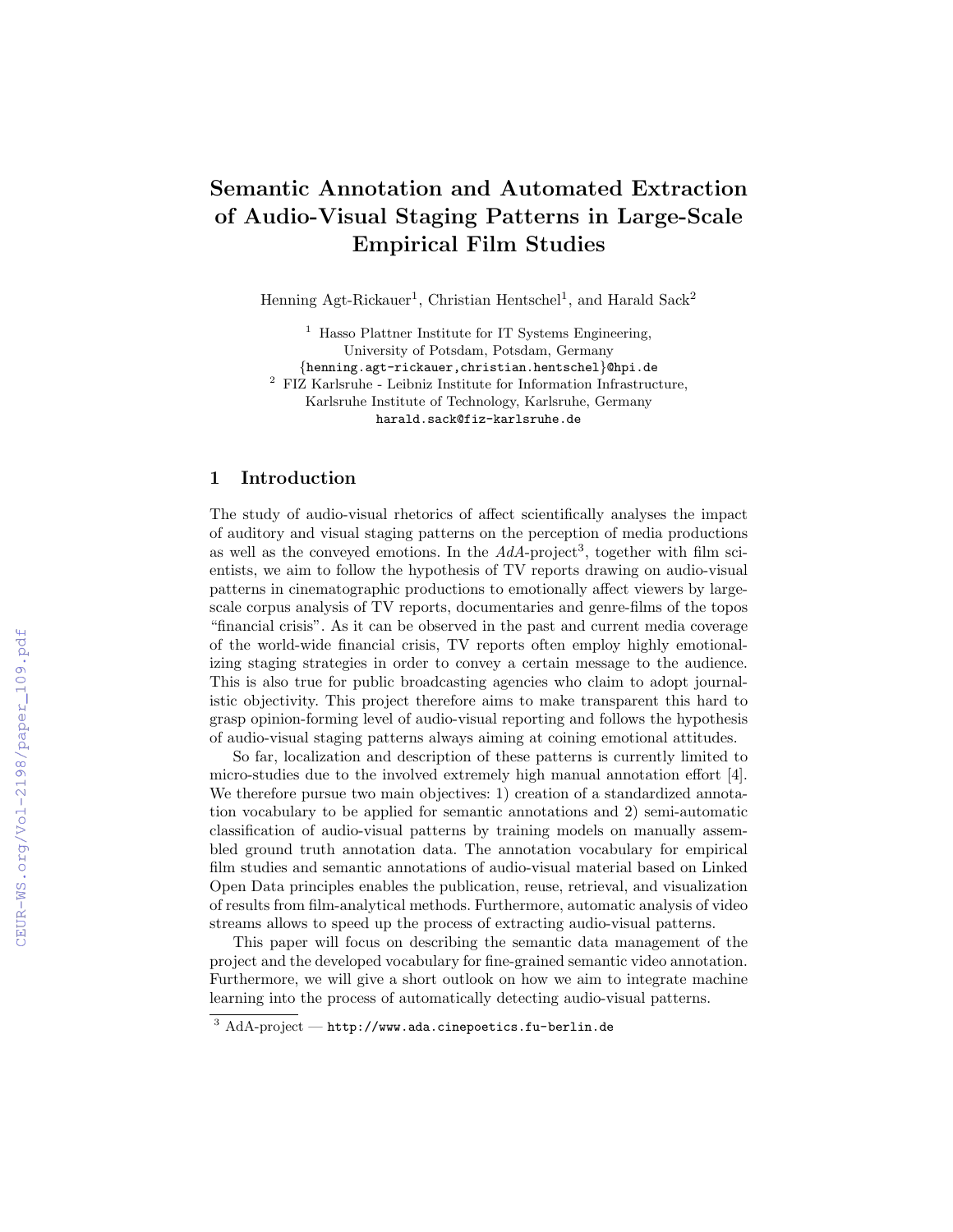2 Henning Agt-Rickauer, Christian Hentschel, and Harald Sack

### 2 Tool-Supported Empirical Film Studies

The systematic empirical study of audio-visual patterns in feature films, documentaries and TV reports requires a digitally supported methodology to produce consistent, open and reusable data. The project relies on tool-based video annotation and data management strictly following the Linked Open Data principles. A recent survey on available video annotation tools that can output RDF data can be found in [5]. Advene [1] was chosen for this project as annotation software because it meets best the needs of film scientists: It offers timeline view and segment based annotations of video sequences using multiple tracks which can be used to annotate various aspects under which a video is analyzed. We also collaborate with the author of Advene to develop project-specific extensions.



Fig. 1. AdA Project Setup — Semantic Annotation, Automated Video Analysis, and Linked Open Data Publication for Empirical Film Studies.

Fig. 1 shows the setup of the project from a data management perspective. At the beginning of the project a series of films was preselected and a corpus on the subject of the financial crisis was compiled. In the first phase, a part of the corpus is annotated manually using Advene based on film-analytical methods. To build a standardized annotation vocabulary from these methods, we have created spreadsheet-based forms that allow film scientists to provide domainspecific concepts, terms, and descriptions using a familiar software environment. We have developed an automated process to generate the project ontology and semantic metadata of the video corpus directly from the input data using the RDF mapping language and RML tools<sup>4</sup>. The ontology is imported into Advene and exposes the domain-specific vocabulary with unique URIs as annotation tracks in a timeline view so that semantic annotations conforming to the ontology can be exported. Annotations, metadata, and the ontology is published via the project's triple store<sup>5</sup>. The project is developing several services for automated

 $<sup>4</sup>$  http://rml.io/index.html</sup>

<sup>&</sup>lt;sup>5</sup> http://ada.filmontology.org/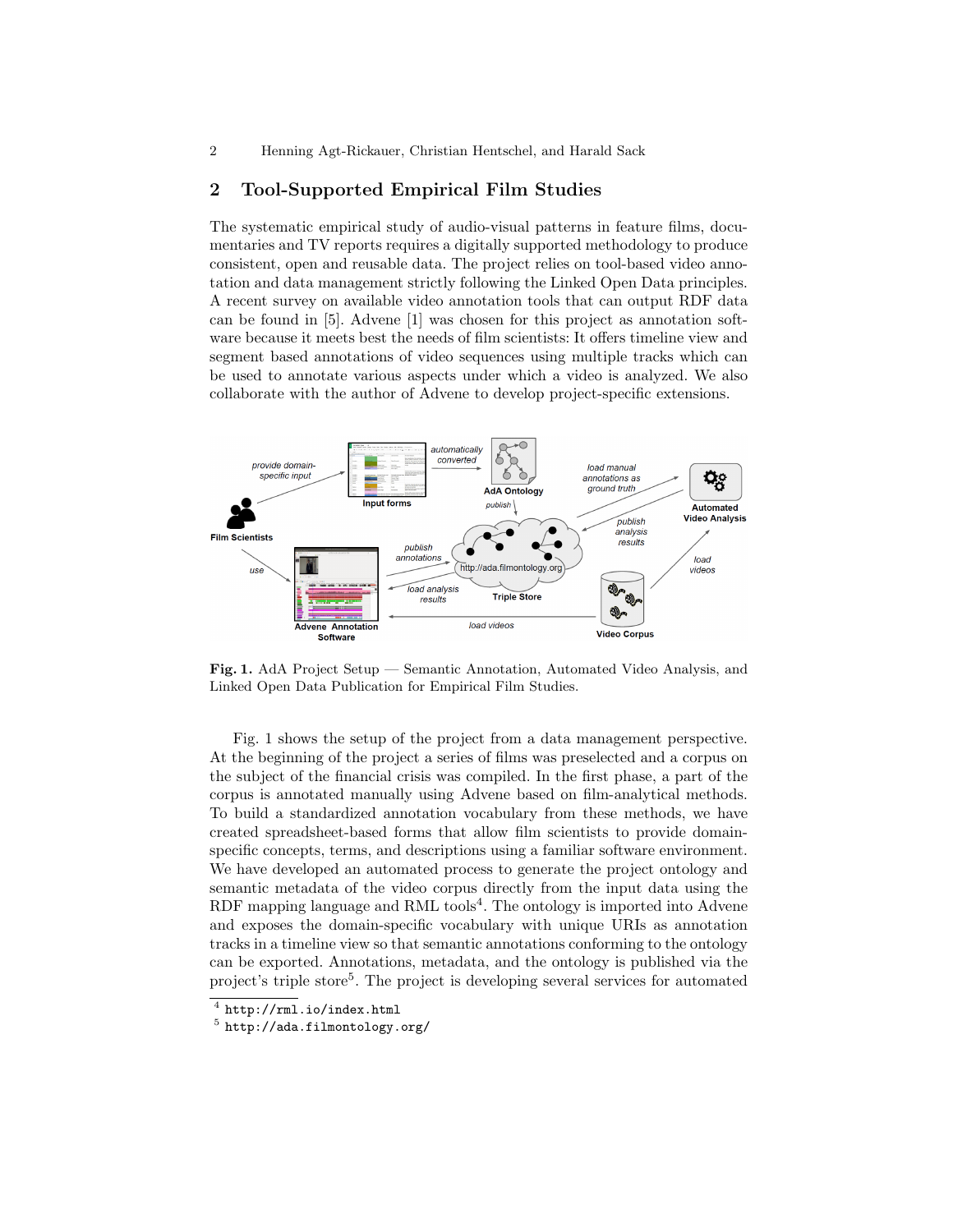video analysis to reduce the need for elaborate manual annotations (analysis in the background or triggered from the Advene software, see Sect. 4).

## 3 Vocabulary for Fine-Grained Semantic Video Annotation

Movies are annotated on a specific topic using an annotation method  $(eMAEX^6)$ developed by and especially for film scientists. eMAEX enables a precise description of the cinematographic image in its temporal development, which leads to several hundred annotations per scene. One goal of the project is to make these annotations accessible as Linked Open Data for exchange and comparison of analysis data. Therefore we have developed an ontology data model that uses the latest Web Annotation Vocabulary<sup>7</sup> to express annotations and Media Fragments URI<sup>8</sup> for timecode-based referencing of video material. The film scientists provide domain-specific knowledge for the development of a systematic vocabulary of film-analytical concepts and terms (the AdA Ontology), as existing ontologies such as LSCOM<sup>9</sup>, COMM<sup>10</sup>, MediaOnt<sup>11</sup>, VidOnt [6] do not provide the level of detail required to describe all the low-level features of audio-visual content in the project according to scientific film-analytical standards.

Our vocabulary provides nine categories for annoation, called Annotation Levels: segmentation, language, image composition, camera, montage, acoustics, bodily expressivity, motifs, and other optional aspects. Each of the levels contains several sub-aspects, referred to as Annotation Types. These types correspond one-to-one with the tracks in a timeline view of the annotation software. For example, analysis of *image composition* includes the annotation of brightness, contrast, color accents, and visual patterns, and annotations at camera level include several aspects of camera movement, such as type of movement, speed, and direction. Each of these types has its own properties, the so-called Annotation Values. The ontology provides, if applicable, a set of predefined annotation values for each annotation type. For example, the type of camera movement can take pan, tilt, zoom, and other values. About 75% of the annotation types provide predefined values. The others contain free-text annotations, such as descriptions of scene settings or dialogue transcriptions.

The current version of the AdA ontology includes 9 annotation levels, 79 annotation types and 434 predefined annotation values. We provide an online version of the ontology under http://ada.filmontology.org/ and a download possibility under the project's GitHub page<sup>12</sup>.

 $11$  https://www.w3.org/TR/mediaont-10/

 $^6$  Electronically-based Media Analysis of EXpressive movements —  $\verb|https://bit.ly/|$ 2K8i368

<sup>7</sup> https://www.w3.org/TR/annotation-vocab/

 $^8$  https://www.w3.org/TR/media-frags/

 $^9$  http://vocab.linkeddata.es/lscom/

 $10$  http://multimedia.semanticweb.org/COMM/

<sup>12</sup> https://github.com/ProjectAdA/public